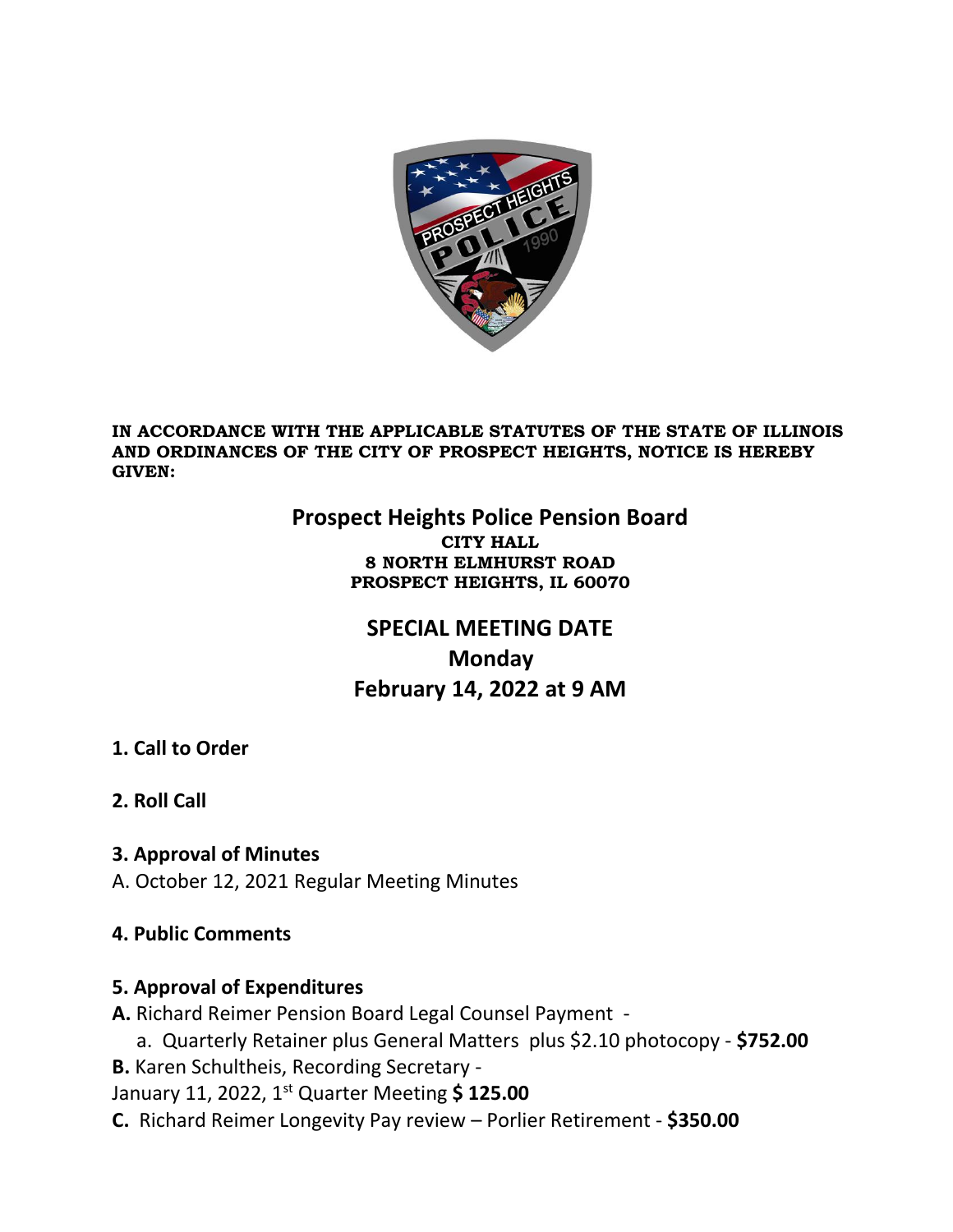**D.** Invoices:

 a) 59497 – Accounting and Benefits Administration Services (September, 2021) - **\$725.00**

 b) 60519 - Accounting and Benefits Administration Services (October, 2021) - **\$725.00**

c) 60210 – Affidavits of Eligibility – (October 25, 2021) - **\$250.00**

d) 61077 – Preparation of the Illinois Department of Insurance Report for the fiscal year ended (November 19, 2021) - **\$1385.00**

e) 62278 – Municipal Compliance Report for the fiscal year ended - **\$600.00**

f) 61986 – Accounting and Benefits Administration Services (November, 2021) - **\$725.00**

 g) 62766 – Accounting and Benefits Administration Services (December, 2021) - **\$725.00**

h) 63271 - Accounting and Benefits Administration Services (January, 2022) - **\$725.00**

i) 63070 – Affidavits of Eligibility - **\$250**

**E.** Payment of Expenditures

## **6. Pension Board Investment Report**

## **7. Pension Board Legal Counsel Report**

- **A.**Execution of the Resolution attached to the POPIF correspondence as Exhibit
- **B.**Consolidation Lawsuit
- **C.**Exhibit B Form of Notice of Transfer of Investment Assets

## **8. Pension Board Lauterbach and Amen Monthly Financial Report**

- **A.** Active Member Statement Discussed with No issues reported
- **B.** Approved Cash Management Policy
- **C.** Cash Analysis Projection

## **9. Old Business**

- **A.** Mitch Weber portability
- **B.** Actuarial Valuation

## **10. New Business**

**A.** Approval of Retirement Decision and Order for Mark Porlier

**B.** Overview of Cash Management Process/Discussion of Transfer of Funds from

Village Bank to Charles Schwab Account – Crista Birkenheier

**C.** Approval of Annual COLA increases – Crista Birkenheier